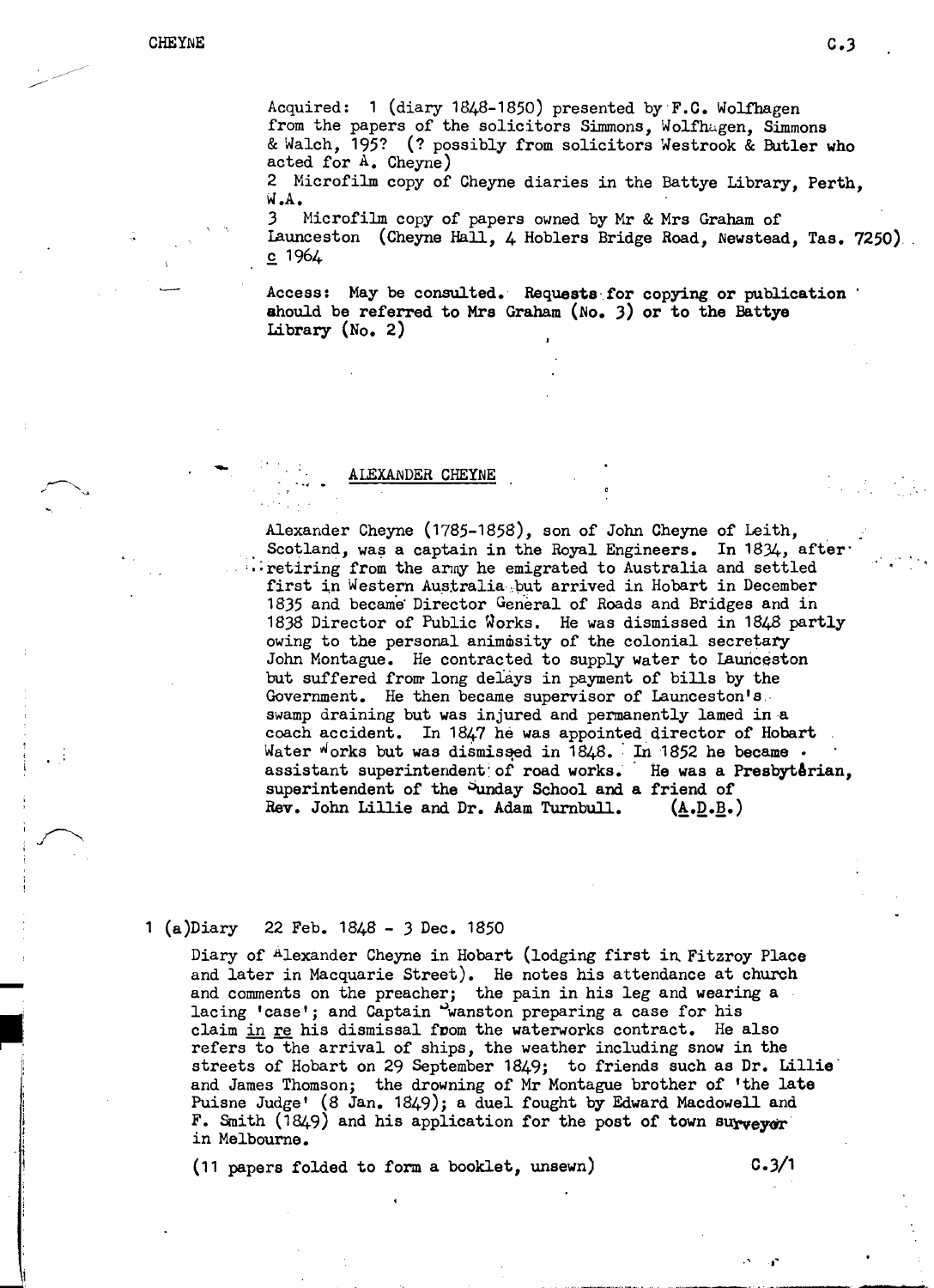- 1 (b) Typescript copy of above diary by Charles Wolfhagen, corrected and annotated.
- I'(c) carbon copy of above clieny transcript + research notes.

2 Diaries & memoranda 1833-1847, 1851 - 1857 Microfilm copy of papers of Alexander Cheyne held in the Battye Library, Perth (Acc. No. 10), containing:

> a) Diary (King George's Sound, W.A.)  $14$  Nov.  $1834 - 18$  Nov.  $1835$ Memoranda (scattered entries and notes) 1833-1842; 1841-1847 Diary (Hobart)  $\text{Jan. } 1845 - \text{Dec. } 1847$

> These memoranda booklets and papers consist chiefly of scattered and intermittent memoranda (possibly noted for later use in writing up a 'journal') beginning with a note: 'Nov. 9.1833 left Scotland in steamer for London; Feb. 9 1834 Left Portsmouth . . . on the James Pattison, Middleton Master'. Notes of his appointments, journeys, and other memoranda, sometimes written more than onee in different forms on different pages continue up to 1847, with an odd page possibly for 1852. There are also notes of the dates of birth or death of brothers and sisters etc. In the middle is a complete detailed diary of his life and work at King George Sound, W.A., 14 November 1834 - 18 November 1835, referring to road works, shipping arrivals, Mr Douglas' sale, John Cheyne (?brother), letters from Dr. Turnbull Governor Arthur's private secretary and on 18 November his departure for Hobart.

A note amongst the memoranda states: April -  $n_{\text{u}qust}$  1841 'see small memoranda book', but this diary is missing. However the diary begins again in July 1842 and continues until December 1842 and from July 1843 until July 1844 and January 1845 until  $\cdot$  : December 1847. This diary includes general entries of his daily life and especially his financial situation and claims for dismissal from his post, with some notes of travelling and references to Scots Church and Rev. Dr. Lillie. In October 1846 Captain Swanston showed Cheyne the plan for the reservoir. This diary is continued, with only a short gap in the manuscript diary C.3/1. .

Mahy of the pages are dark and discoloured and in July 1844 many are torn and scraps only of some pages remain. The quality of the microfilm print is poor.

b) Diary 29 Apr. 1852 - 6 Aug. 1853; 1 Jan. 1855 - 22 Mar. 1855

Written on large narrow folio pages, which have been filmed sideways (necessary to use a reader which can be turned) and the quality of the microfilm print is poor. <sup>T</sup>his diary includes general entries of Cheyne's daily life - referring to preachers at Scots Church, visitors (James Turner's child pulled a coffee pot over itself and scalded itself); and also road works at Ross, Campbell Town etc.

(microfilm) C.3/2 mic.